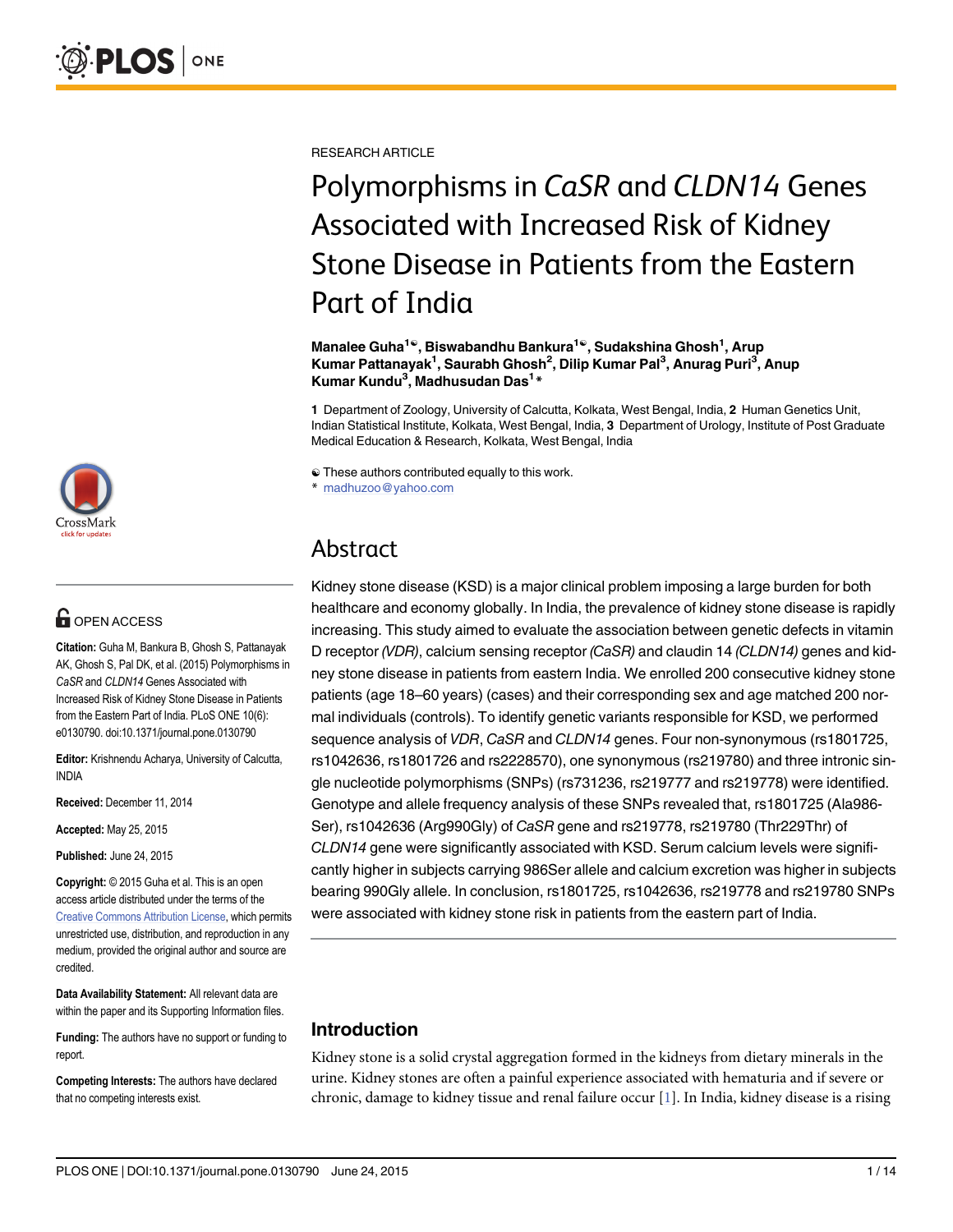<span id="page-1-0"></span>incidence and major problem for healthcare and the economy. Kidney stone formation is a multi-factorial urologic disorder resulting from the combined influence of epidemiological, biochemical and genetic risk factors [\[2](#page-12-0)].

The tendency of stone formation is largely attributed to primary renal calcium leak, excessive calcium absorption or an imbalance between bone resorption and formation. Vitamin D receptor (VDR) plays an important role in regulating calcium homeostasis by affecting bone resorption and increasing calcium absorption [[3](#page-12-0)]. It has been reported that the intestine, bones and kidneys of genetic hypercalciuric stone-forming rats exhibited increased numbers of vitamin D receptor  $[4]$  $[4]$  $[4]$ . A growing amount of epidemiological evidence has suggested that allelic variation of VDR gene may be involved in the etiology of kidney stone disease [\[5\]](#page-12-0). Several polymorphisms have been identified in the VDR gene. Among them four (Apa I, Bsm I, Taq I and Fok I) are particularly studied throughout the globe but with controversial results.

Parathyroid hormone is the main regulator of minute to minute calcium balance and a key regulator of its release iscalcium sensing receptor (CaSR), a G-protein coupled receptor expressed in the parathyroid gland and renal tubular cells [[6](#page-12-0)]. Its activation induced increased calcium excretion in the kidney  $[7]$  $[7]$ . In accordance with this, mutation in the CaSR gene has been shown to cause abnormalities in blood calcium ion  $(Ca^{2+})$  levels. The presence of an activating and inactivating mutation of CaSR gene cause autosomal dominant hypocalcemia or familial hypocalciuric hypercalcemia respectively [[8\]](#page-12-0). Three single-nucleotide polymorphisms causing nonconservative amino acid changes have been described on exon 7, encoding the intracellular domain of CaSR. The most common SNPs, substitution of alanine to serine at codon 986 is associated with increased serum calcium concentration and reduced calcium excretion [[9](#page-12-0)]. Another two frequent SNPs (Arg990Gly and Gln1011Glu) clustered with Ala986Ser. Subsequent association studies between different CaSR polymorphisms and urinary calcium have been controversial, resulting in positive  $[8,10,11]$  $[8,10,11]$  $[8,10,11]$  or negative findings  $[12,13]$  $[12,13]$ .

A recent genome-wide association study (GWAS) mapped the entire human genome and found SNPs in claudin 14 (CLDN14) that was strongly associated with kidney stone [[14\]](#page-12-0). In this study rs219780(C) and rs219781(C) had increased risk of developing kidney stones. CLDN14 is a tight junction membrane protein that is expressed in the epithelia and endothelia and form paracellular barriers and pores that determine tight junction permeability [[15](#page-12-0)]. CLDN14 decreases the permeability of  $Ca^{2+}$  through tight junctions. Earlier study has reported that CLDN14 expression is strongly upregulated by activation of CaSR and dysregulation of renal CaSR-CLDN14 pathway could contribute significantly to the development of kidney stone [[16\]](#page-12-0).

Recent evidence suggests that the genetic basis of several diseases in Indians might be different from that of Europeans  $[17,18]$  $[17,18]$  $[17,18]$  $[17,18]$  $[17,18]$ , this scenario may be due to differences in the risk allele frequency and linkage disequilibrium pattern. Hence, candidate genes of a disease in other populations need to be evaluated for their role in the Indian population. There are few studies that reported the association between VDR and kidney stone patients from India. Till date, there is no prior report that elucidates the potential role of CaSR and CLDN14 gene. In this study, we investigated the pathogenetic role of CaSR, CLDN14 and VDR genes in kidney stone patients from the Indian population.

#### Materials and Methods

#### Study Participants

200 patients with kidney stones were recruited from Seth Sukhlal Karnani Memorial hospital (SSKM) & Institute of Post Graduate Medical Education & Research, Kolkata, India in the period of May, 2013-March, 2014. A patient was defined stone former when a stone was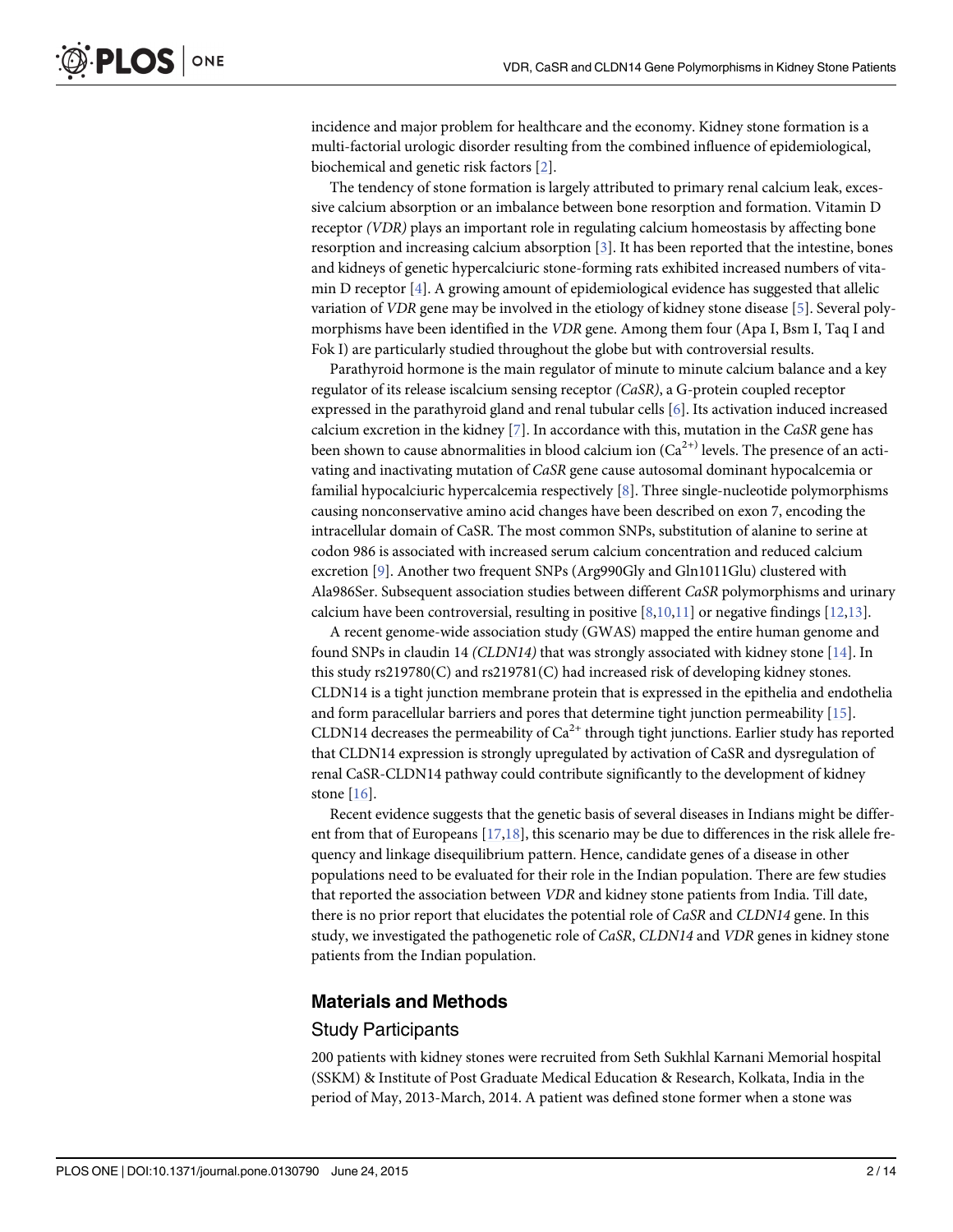<span id="page-2-0"></span>observed at ultrasound or X-ray of the kidney or he reported a spontaneous urinary stone emission or a history of surgical stone removal. Patients, who had to have at least one calcium kidney stone, were included. A kidney stone was defined as a calcium stone when chemical or infrared spectrometric analysis showed it was made of calcium oxalate or calcium phosphate or mixed of calcium oxalate and calcium phosphate or mixed of calcium oxalate and calcium phosphate in addition with some other groups like ammonium, magnesium. Patients taking any drug affecting electrolyte or citrate handling (steroids, vitamin D, etc.) were excluded. Other exclusion criteria were endocrine or other disorders in addition to stone disease, abnormal serum creatinine, abnormal serum electrolyte concentration, recurrent urinary infections, evidence of cystic disorders of the kidney and nephropathy etc.

200 age and sex matched healthy subjects were recruited as controls from the same community. They had a negative personal and familial history of kidney stone, normal serum creatinine and calcium concentrations and no evidence of diseases at physical examination. All participants in this study had given written consent. The study protocol was approved by the ethical committee of Institute of Post Graduate Medical Education & Research, Kolkata, India.

## Biochemical parameters

In both stone formers and healthy controls, we measured the serum concentrations of creatinine, serum concentrations of calcium and 24-hour urine excretions of calcium, oxalate, citrate, potassium, phosphate and urate. The urinary pH was measured in stone formers and healthy controls in fresh morning urine samples collected after overnight fasting.

## Analytic procedures used in the serum and urine measurements

Urine was collected in sterile container using 5ml of concentrated HCl as preservative. Whole sample was initially shacked well and was diluted in distilled water (1:20) and finally creatinine was estimated by using modified Jaffe's reaction and the instrument used was XL-600 analyser (Erba Mannheim, U.S.A.). The quality of the assay was evaluated by internal quality control system. Serum calcium and urinary total calcium were estimated by using arsenazo iii method and instrument used was XL-600 analyser (Erba Mannheim, U.S.A.). Urinary oxalate levels were analyzed by ion chromatography. Urinary Citrate estimation was done using the colorimetric method based on oxidation of citric acid in urine to pentabromacetone and the absorbance read at 445 nm [\[19\]](#page-12-0). Estimation of urinary potassium was done by ion selective electrode electrolyte analyser (ISE) by using Easylyte Plus (Medica Corporation, U.S.A.) instrument. Urate was estimated using uricase, peroxidase method by using XL-600 analyser (Erba Mannheim, U.S.A.). Urinary phosphate was estimated by ammonium molybdenate method using XL-600 analyser (Erba Mannheim, U.S.A.).

## Genotyping

Peripheral blood samples were collected from the patients and normal individuals. Genomic DNA was isolated from leukocytes using the QIAamp Blood Kit (QIAGEN, Hilden, Germany). To identify sequence variants, the entire coding region, exon-intron boundaries and some intronic variants of VDR, CaSR and CLDN14 genes were amplified by polymerase chain reaction (PCR) and sequenced. All the primers for the coding and non coding regions of the VDR, CaSR and CLDN14 genes were listed in  $S1$  Table. The primers for each gene were designed using integrated DNA technologies and primer3 softwares. PCR amplification was undertaken in a 25μl volume containing 100 ng of DNA, 0.5 μl of each primer (10 mmol/L), 0.5 μl of deoxyribonucleotide triphosphate mix (10 mmol/L; Invitrogen Carlsbad, CA, USA), 1 μl magnesium chloride (50 mmol/L), 2.5 μl of 10x buffer and 0.4 μl of Taq Polymerase (5 units/lμl;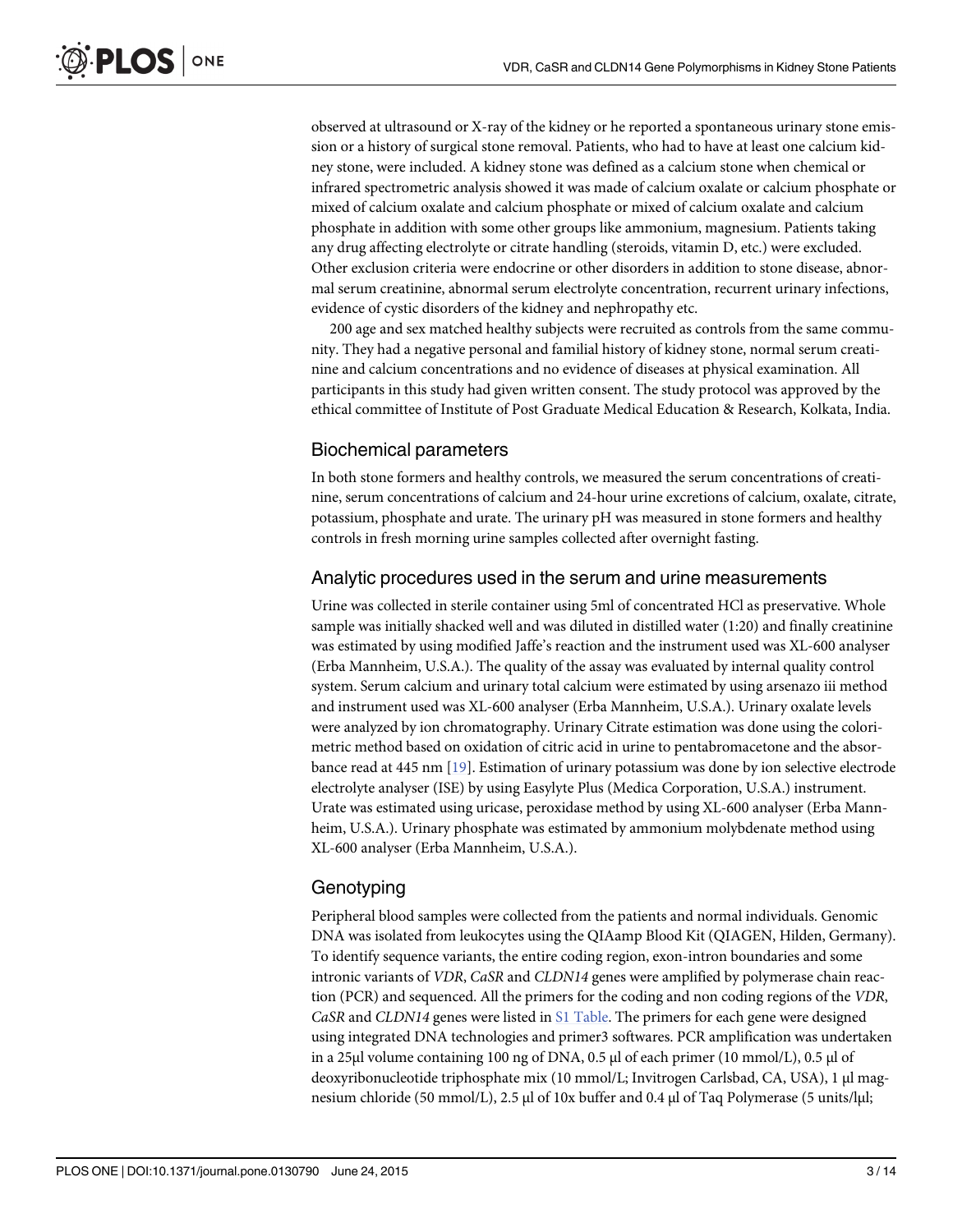<span id="page-3-0"></span>Invitrogen). The PCR conditions were as follows: denaturation at 94°C for 3 min followed by 44 cycles of denaturation for 30 s, annealing at 58°C-60°C for 45 s, extension at 72°C for 45 s, and final extension at 72°C for 5 min. Forward and reverse strand sequencing was carried out using the big dye terminator kit (Applied Biosystems, Foster City, CA, USA) on an automated DNA capillary sequencer (Model 3700; Applied Biosystems). Sequence alignment between sequences of case and control individuals was performed to find the best matching piecewise (local) or global alignments of two query sequences using ClustalW program.

#### Statistical methods

Allelic and genotypic associations of each SNP were tested by using chi-squared or Fisher exact test where appropriate. Hardy-Weinberg equilibrium of each SNP in the case and control individuals were also examined using a χ2 test. To calculate any statistically significant difference of continuous independent variables like age, serum calcium within the control and patient groups, we used Student t-test. Mann-Whitney U test was used to analyze non-parametric variables. All tests were done using Graphpad Instat software (Graphpad Instat software, San Diego, CA) and SNPassoc version 1.8‐1 software (Catalan Institute of Oncoloy, Barcelona, Spain). The odds ratio and 95% confidential intervals were also calculated using the same software. Linkage disequilibrium (LD) pattern of SNPs in three genes was analyzed using Haploview 4.2. A Bonferroni correction was applied to multiple testing. Power was estimated using genetic power calculator [[20\]](#page-12-0).

The combined effect of the four SNPs on the risk of KSD was determined through allele dosage analysis by categorizing the subjects based on the number of "effective" risk alleles. We computed the "effective" number of risk alleles harbored by each individual using a weighted score:

$$
k\sum\nolimits_{i=1}^k WiRi / \sum\nolimits_{i=1}^k Wi
$$

Where, k is the number of SNPs,  $R_i$  is the number of risk alleles at the i<sup>th</sup> locus and W<sub>i</sub> is the logarithm of the odds Ratio (OR) of the risk allele at the i<sup>th</sup> locus,  $i = 1, 2, \ldots$ , k. The analysis included only those individuals in whom genotypes at all four SNPs were available. Since the effect sizes (defined by the SNP-specific ORs) were not uniform, the allele dosage score of an individual was computed by the weighted mean of the proportion of risk alleles at the four SNPs (i.e., two for two risk alleles, one for one risk allele, and 0 for no risk allele) with weights as the relative log ORs of different SNPs. The "effective" number of risk alleles was obtained as the allele dosage score multiplied by 4 (number of SNPs). Considering subjects with two or fewer numbers of "effective" risk alleles as the reference group, ORs and P values for every unit increase in the number of "effective" risk alleles were calculated.

#### Result

The basal characteristics and clinical data of the subjects are presented in [Table 1.](#page-4-0)The mean ± SD age of patients was 39.93±11.37 years (range 18–60 years) and 66.5% of them were males and 33.5% were females. There was a high frequency of occurrence of kidney stone among males than that of females. The mean  $\pm$  SD of BMI was 22.11 $\pm$  1.19 kg/m<sup>2</sup>. We did not find overweight and obesity in our study samples. Family history of kidney stone was present in 47 patients (23.5%). Of the biochemical parameters, serum creatinine and 24 hours urinary calcium excretion showed significant difference between case and control groups ([Table 1\)](#page-4-0).

We investigated polymorphisms in 200 kidney stone patients and 200 controls by direct sequencing of VDR, CaSR and CLDN14 genes. Four non-synonymous, one synonymous and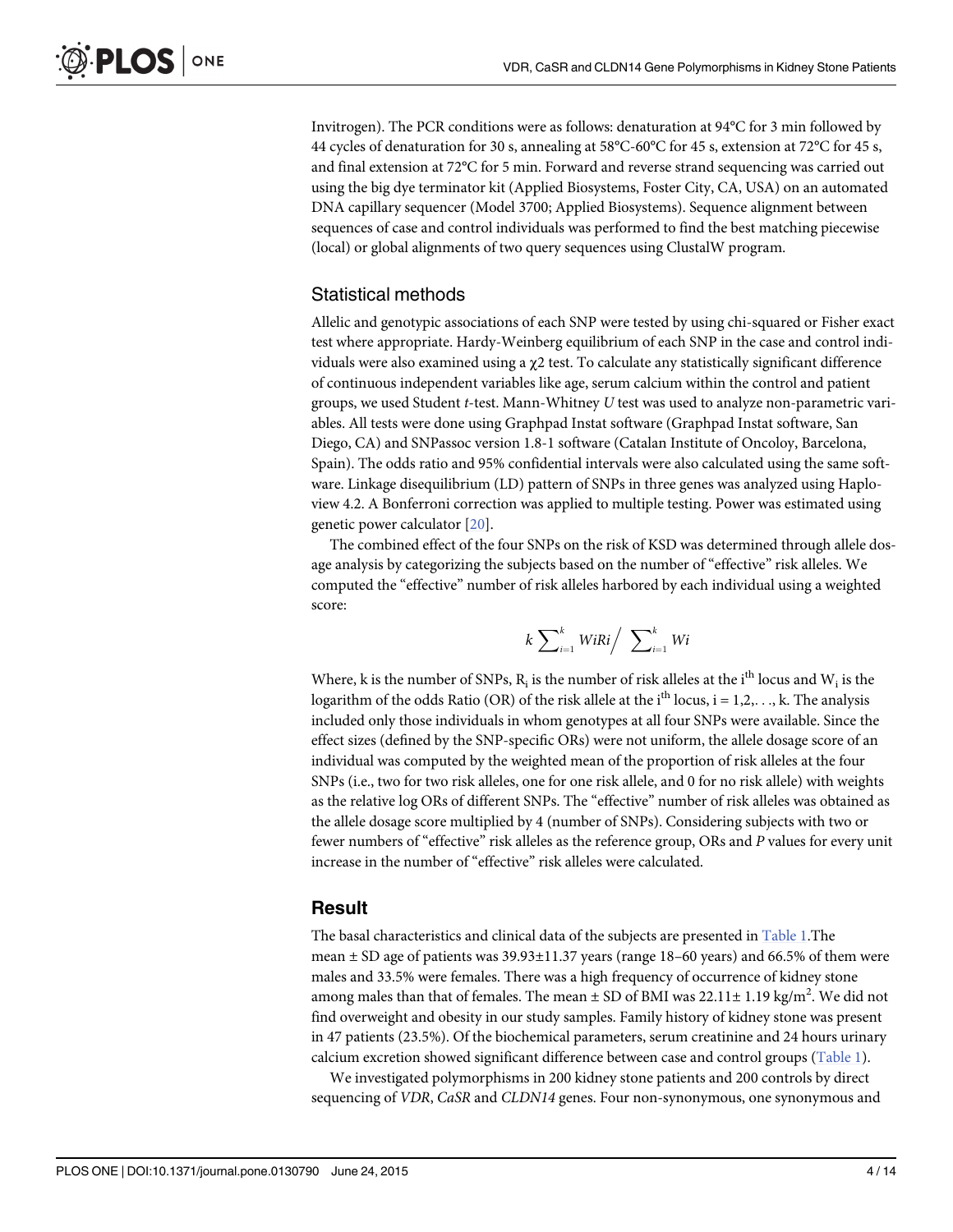| <b>Characters</b>                     | Patient( $n = 200$ ) | Control( $n = 200$ ) | p-value   |
|---------------------------------------|----------------------|----------------------|-----------|
| Age (years)                           | 39.93±11.37          | 38.13±10.16          | 0.1249    |
| Gender                                |                      |                      |           |
| Male                                  | 133 (66.5%)          | 122 (61.0%)          |           |
| Female                                | 67 (33.5%)           | 78 (39.0%)           | 0.298     |
| BMI ( $kg/m2$ )                       | $22.11 \pm 1.19$     | 22.20±1.34           | <b>Ns</b> |
| Serum creatinine (mg/dl)              | $1.21 \pm 0.477$     | $0.714 \pm 0.096$    | < 0.001   |
| Serum calcium (mg/dl)                 | $9.42 \pm 0.32$      | $9.46 \pm 0.238$     | <b>Ns</b> |
| Urinary calcium excretion (mmol/24 h) | 7.87±0.59            | $4.04 \pm 0.68$      | < 0.001   |
| Urinary Oxalate (mg/24 h)             | 28.11±3.07           | $27.51 \pm 3.11$     | <b>Ns</b> |
| Urinary Citrate (mmol/24 h)           | $2.58 \pm 0.96$      | $2.77 \pm 1.21$      | <b>Ns</b> |
| Urinary potassium (mmol/24 h)         | 64.21±4.77           | 64.59±4.61           | <b>Ns</b> |
| Urinary Phosphate (mmol/24 h)         | 27.45±4.29           | 26.81±3.33           | <b>Ns</b> |
| Urinary Urate (mmol/24 h)             | $2.89 \pm 0.47$      | $2.78 \pm 0.86$      | <b>Ns</b> |
| Spot urine pH                         | $5.72 \pm 0.31$      | $5.79 \pm 0.55$      | Ns.       |

#### <span id="page-4-0"></span>[Table 1.](#page-3-0) Clinical characteristics of the study subjects.

Values given are averages ± SD.

doi:10.1371/journal.pone.0130790.t001

three intronic polymorphisms were identified (Table 2A & 2B). The genotype distributions at all the SNPs were in HWE except rs731236 of VDR gene.

#### VDR gene polymorphisms

Genetic analysis of VDR gene in both case and control groups, showed two single nucleotide changes, which include one non-synonymous change (rs2228570; p.Met1Thr) and one intronic

|  |  | Table 2. Allele distribution of CaSR, VDR and CLDN14 gene polymorphisms in the study. |  |
|--|--|---------------------------------------------------------------------------------------|--|
|--|--|---------------------------------------------------------------------------------------|--|

| Gene       | <b>SNP</b>             | <b>Allele</b> |      | Allele frequency | Odds Ratio (95% CI) | p-value |
|------------|------------------------|---------------|------|------------------|---------------------|---------|
|            |                        |               | Case | Control          |                     |         |
| CaSR       | rs1801725:Ala986Ser    | G             | 0.79 | 0.90             | Reference           |         |
|            |                        | T.            | 0.21 | 0.10             | $2.54(1.69 - 3.81)$ | < 0.001 |
|            | rs1042636:Arg990Gly    | A             | 0.68 | 0.82             | Reference           |         |
|            |                        | G             | 0.32 | 0.18             | $2.21(1.58 - 3.07)$ | < 0.001 |
|            | rs1801726: Glu1011 Gln | $\mathsf{C}$  | 0.97 | 0.975            | Reference           |         |
|            |                        | G             | 0.03 | 0.025            | $1.10(0.46 - 2.63)$ | 1.00    |
| <b>VDR</b> | rs2228570:Met1ThrFok1  | $\mathsf{C}$  | 0.68 | 0.73             | Reference           |         |
|            |                        | T             | 0.32 | 0.28             | $1.25(0.93 - 1.70)$ | 0.164   |
|            | rs731236: tag1, t>c    | T.            | 0.48 | 0.47             | Reference           |         |
|            |                        | C             | 0.52 | 0.54             | $0.94(0.71 - 1.24)$ | 0.723   |
| CLDN14     | rs219777:c>t           | $\mathsf{C}$  | 0.89 | 0.93             | Reference           |         |
|            |                        | T             | 0.11 | 0.07             | $1.90(1.16 - 3.11)$ | 0.013   |
|            | rs219778:t>c           | T.            | 0.85 | 0.94             | Reference           |         |
|            |                        | C             | 0.16 | 0.06             | $3.01(1.82 - 4.96)$ | < 0.001 |
|            | rs219780:Thr229Thr     | G             | 0.84 | 0.92             | Reference           |         |
|            |                        | Α             | 0.16 | 0.08             | $2.19(1.40 - 3.43)$ | 0.001   |

chi square test was used to compare the allele frequencies between cases and controls.

doi:10.1371/journal.pone.0130790.t002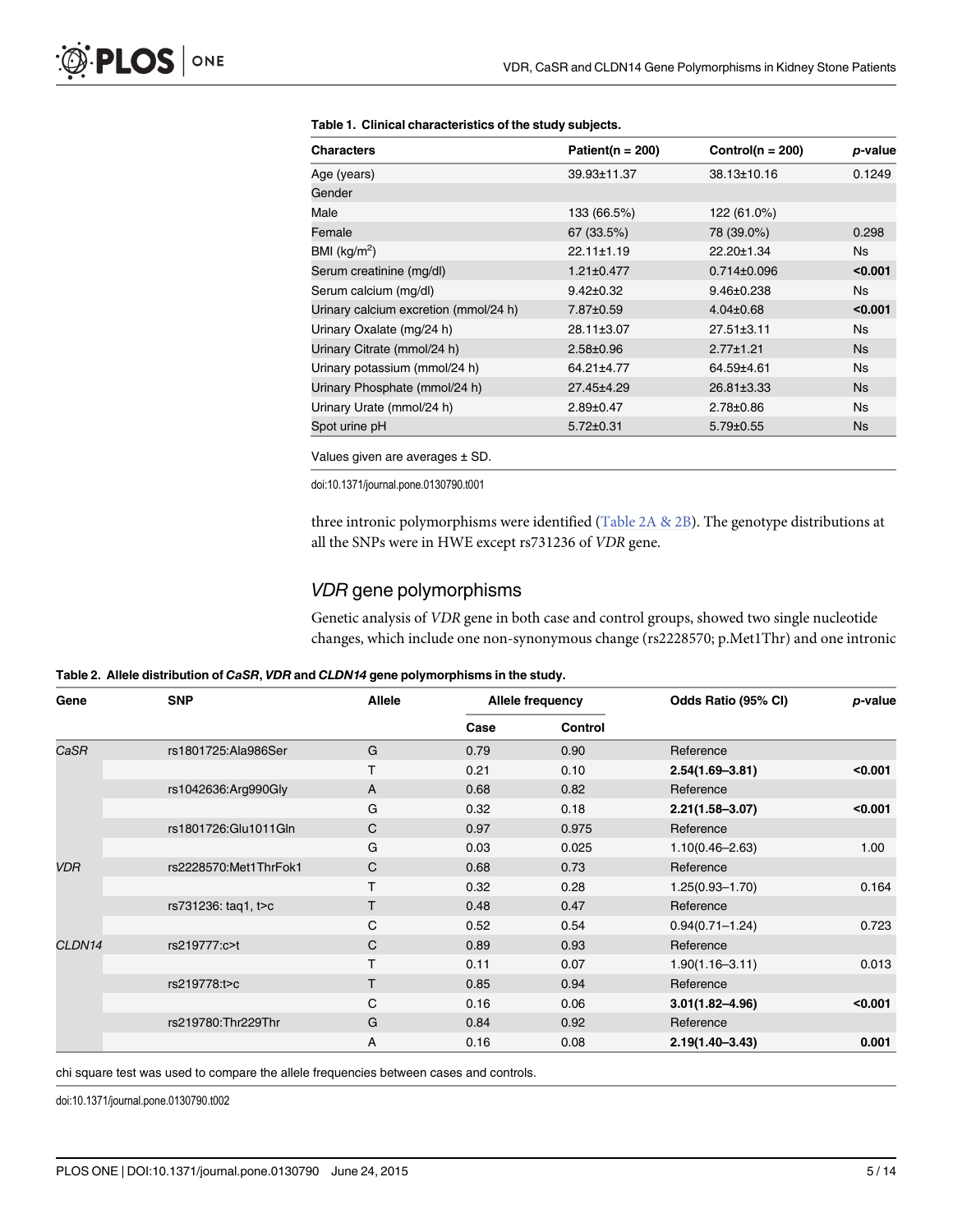<span id="page-5-0"></span>change (rs731236). The genotype frequencies and allelic distribution of these polymorphisms are given in [Table 2](#page-4-0). The p.Met1Thr change is a functional polymorphism identified in the start codon of the protein. A T/C polymorphism (rs731236) was also detected in ninth intron of this gene. Dominant model provided a slightly significant association (p-0.077) for rs2228570 (p.Met1Thr) and rs731236 (p-0.060). However, the significant association of rs2228570 and rs731236 was lost after the Bonferroni correction for multiple comparisons.

## CaSR gene polymorphisms

Three different amino acid changes (rs1801725:Ala986Ser, rs1042636:Arg990Gly, rs1801726: Glu1011Gln) in the CaSR gene were identified through the sequencing of all coding exons of the gene from 200 patients and 200 controls. The allelic distribution and genotype frequencies of these polymorphisms are given in [Table 2](#page-4-0) and [Table 3](#page-6-0) respectively.

No linkage disequilibrium was observed among the 3 single nucleotide polymorphisms [\(Fig](#page-7-0) [1A\)](#page-7-0). Among three polymorphism two (rs1801725:Ala986Ser, rs1042636:Arg990Gly) are strongly associated with kidney stone disease. Therefore, our results suggest that for rs1801725 (Ala986Ser) T allele is the risk allele ( $p<0.001$ ; Odds ratio = 2.54; 95% CI: 1.69–3.81) towards the development of kidney stone disease [\(Table 2](#page-4-0)). Simultaneously, when we combined the variant TT genotype with the GT genotype (i.e., GT+TT), assuming a dominant genetic model, we observed 3 fold increased risk with the combined genotype GT+TT compared with the GG genotype ( $p < 0.001$ ; Odds ratio = 3.06; 95% CI: 1.94–4.82).

The Arg990Gly (rs1042636) amino acid change, a rare gain of function variant of CaSR gene is strongly associated with kidney stone disease in our study population. The genotype frequency of Arg990Gly (rs1042636) polymorphism was significantly different between case and control groups ( $p < 0.001$ ). Compared with the wild type genotype AA, the variant genotype GG was associated with 20 fold increased risk ( $p$ <0.001; Odds ratio = 20.76; 95% CI: 2.86– 160.73) for kidney stone patients. Similarly, the variant allele G frequency was significantly higher in kidney stone patients (32%) and conferred susceptibility to kidney stone ( $p$ <0.001; Odds ratio = 2.21; 95% CI: 1.58–3.07). Our result strongly suggested that individual carrying G allele or GG genotype is more predominant to develop kidney stones in our population.

In addition, we identified another polymorphism, rs1801726 (Glu1011Gln) in exon7 of CaSRgene. Homozygote genotype for this variant was not found in our study subjects and there was no association.

## Association between polymorphism (rs1801725 and rs1042636) of CaSR gene and phenotypes in stone formers and healthy controls

We evaluated the association between these SNPs and the quantitative variables of KSD in our study population. Our result revealed that, serum calcium levels were significantly higher in individuals carrying 986Ser allele [\(Table 4\)](#page-8-0). Further, when the interaction between rs1042636 and quantitative variables were assessed, urinary calcium excretion remained significantly higher in patients carrying 990Gly allele ([Table 4\)](#page-8-0).

## Combined effect of rs1801725 and rs1042636 polymorphism of CaSR gene with KSD risk

To further elucidate the combined effect of both polymorphisms, we considered individuals carrying both risk alleles (T of rs1801725 and G of rs1042636) and compared with individuals carrying single risk allele and no risk allele. We found that individuals carrying both risk alleles showed 2 fold increase risk ( $p-0.03$ ; Odds ratio = 2.02; 95% CI: 1.07–3.80) for the development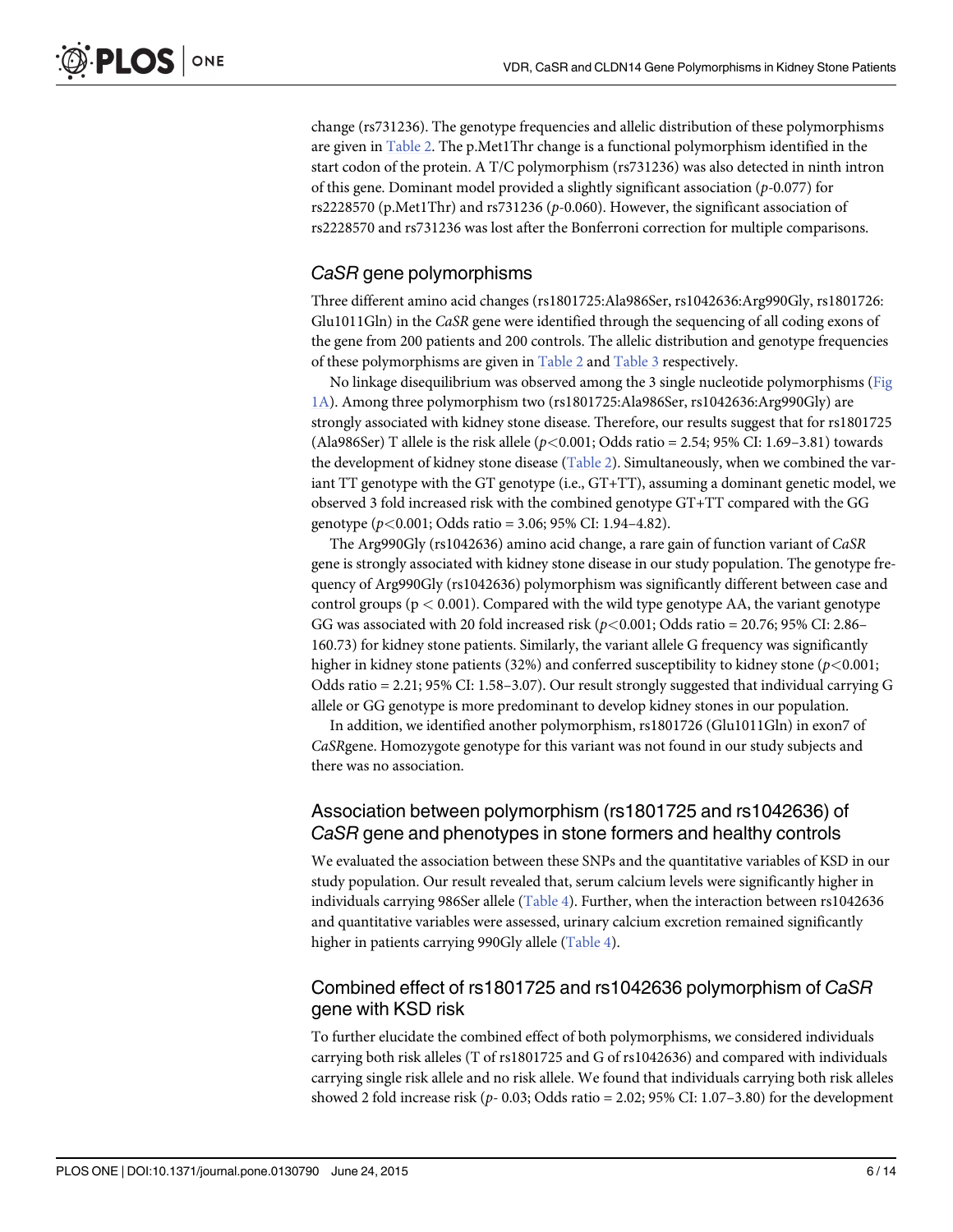| Gene       | <b>SNP</b>                 | Genotype  | Case<br>$(n = 200)$ | Control<br>$(n = 200)$ | Odds ratio (95% CI)              | *Adjusted Odds ratio (95%<br>CI) | p-<br>value |
|------------|----------------------------|-----------|---------------------|------------------------|----------------------------------|----------------------------------|-------------|
| CaSR       | rs1801725:<br>Ala986Ser    | GG        | 116                 | 162                    | Reference                        | Reference                        |             |
|            |                            | GT        | 82                  | 37                     | GG vs GT: 3.10(1.96-4.88)        | GG vs GT: 3.07(1.94-4.86)        | < 0.001     |
|            |                            | <b>TT</b> | $\overline{c}$      | 1                      | GG vs TT: 2.79(0.25-31.17)       | GG vs TT: 2.63(0.23-21.70)       | 0.745       |
|            |                            |           |                     |                        | GG vs GT+TT:3.09(1.97-<br>4.85)  | GG vs GT+TT:3.06(1.94-<br>4.82)  | $0.001$     |
|            | rs1042636:<br>Arg990Gly    | AA        | 86                  | 130                    | Reference                        | Reference                        |             |
|            |                            | AG        | 99                  | 69                     | AA vs AG: 2.17(1.44-3.27)        | AA vs AG: 2.18(1.44-3.31)        | < 0.001     |
|            |                            | GG        | 15                  | $\mathbf{1}$           | AA vs GG: 22.67(2.94-<br>174.82) | AA vs GG: 20.76(2.86-<br>160.73) | < 0.001     |
|            |                            |           |                     |                        | AA+AGvsGG:16.14(2.11-<br>123.37) | AA+AGvsGG:14.87(1.94-<br>114.26) | < 0.001     |
|            | rs1801726:<br>Glu1011Gln   | CC        | 189                 | 190                    | Reference                        | Reference                        |             |
|            |                            | CG        | 11                  | 10                     | CC vs CG: 1.11(0.46-2.67)        | CC vs CG: 1.17(0.84-2.84)        | 0.73        |
|            |                            | GG        | 0                   | 0                      |                                  |                                  |             |
| <b>VDR</b> | rs2228570:Met1Thr:<br>Fok1 | CC        | 78                  | 98                     | Reference                        | Reference                        |             |
|            |                            | <b>CT</b> | 115                 | 90                     | CC vs CT: 1.61(1.07-2.41)        | CC vs CT: 1.53(1.02-2.31)        | 0.060       |
|            |                            | <b>TT</b> | $\overline{7}$      | 12                     | CC vs TT: 0.73(0.28-1.95)        | CC vs TT: 0.71(0.26-1.90)        | 0.701       |
|            |                            |           |                     |                        | CC vs CT+TT:1.50(1.01-<br>2.24)  | CC vs CT+TT:1.43(0.96-<br>2.14)  | 0.077       |
|            | rs731236:taq1, t>c         | CC        | 60                  | 77                     | Reference                        | Reference                        |             |
|            |                            | <b>CT</b> | 82                  | 58                     | CC vs CT:1.66(0.96-2.88)         | CC vs CT:1.90(1.17-3.08)         | 0.020       |
|            |                            | <b>TT</b> | 58                  | 65                     | CC vs TT:3.28(0.34-31.89)        | CC vs TT:1.13(0.69-1.85)         | 0.656       |
|            |                            |           |                     |                        | CC vs CT+TT:1.73(1.01-<br>2.95)  | CC vs CT+TT:1.48(0.97-<br>2.25)  | 0.060       |
| CLDN14     | rs219777:c>t               | CC        | 159                 | 174                    | Reference                        | Reference                        |             |
|            |                            | <b>CT</b> | 38                  | 25                     | CC vs CT:1.66(0.96-2.88)         | CC vs CT:1.66(0.96-2.89)         | 0.110       |
|            |                            | <b>TT</b> | 3                   | $\mathbf{1}$           | CC vs TT:3.28(0.34-31.89)        | CC vs TT:3.33(0.34-32.63)        | 0.550       |
|            |                            |           |                     |                        | CC vs CT+TT:1.73(1.01-<br>2.95)  | CC vs CT+TT:1.73(1.01-<br>2.69)  | 0.040       |
|            | rs219778:t>c               | <b>TT</b> | 141                 | 178                    | Reference                        | Reference                        |             |
|            |                            | <b>TC</b> | 56                  | 21                     | TT vs TC:3.37(1.95-5.82)         | TT vs TC:3.46(1.99-6.00)         | < 0.001     |
|            |                            | CC        | 3                   | $\mathbf{1}$           | TT vs CC:3.79(0.39-36.80)        | TT vs CC:3.48(0.36-33.96)        | 0.452       |
|            |                            |           |                     |                        | TT vs TC+CC:3.39(1.98-<br>5.79)  | TT vs TC+CC:3.46(2.01-<br>5.94)  | < 0.001     |
|            | rs219780:Thr229Thr         | GG        | 139                 | 169                    | Reference                        | Reference                        |             |
|            |                            | GA        | 58                  | $30\,$                 | GG vs GA:2.35(1.43-3.85)         | GG vs GA:2.58(1.56-4.28)         | < 0.001     |
|            |                            | AA        | 3                   | 1                      | GG vs AA:3.65(0.38-35.46)        | GG vs AA:4.00(0.41-39.10)        | 0.350       |
|            |                            |           |                     |                        | GG vs GA+AA:2.39(1.47-<br>3.89)  | GG vs GA+AA:2.63(1.60-<br>4.32)  | < 0.001     |

#### <span id="page-6-0"></span>[Table 3.](#page-5-0) Genotype distribution of CaSR, VDR and CLDN14 gene polymorphisms in the study.

\*Odds ratio were adjusted for age, sex, and BMI.

chi square test was used to compare the genotype frequencies between cases and controls.

doi:10.1371/journal.pone.0130790.t003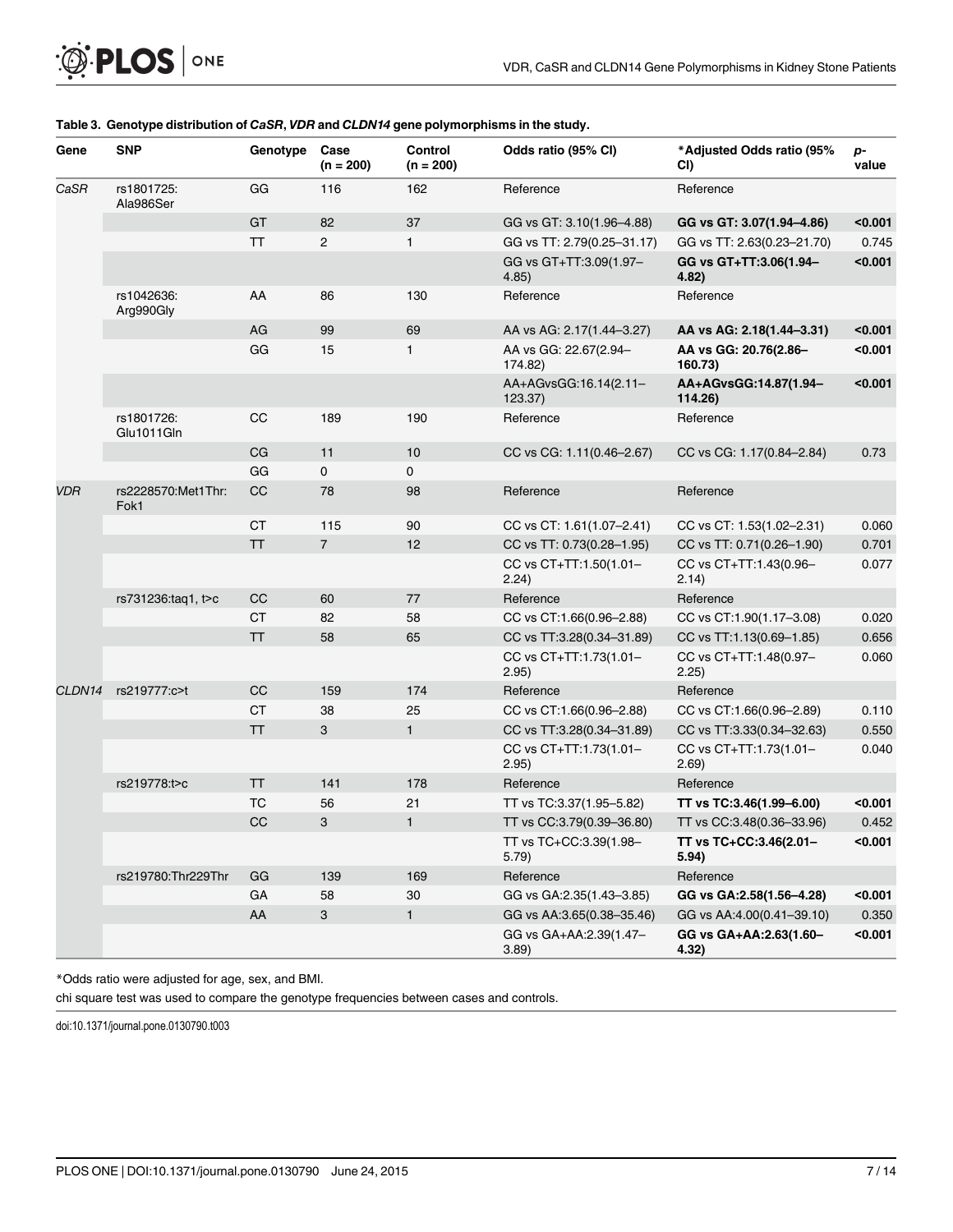<span id="page-7-0"></span>of kidney stone disease compared to individuals carrying single risk allele and 5 fold increased risk  $(p<0.001; \text{Odds ratio} = 5.09; 95\% \text{ CI: } 2.65-9.77) \text{ compared to individuals having no risk allele.}$ 

#### CLDN14 gene polymorphisms

To identify variant (s), we sequenced the exons and their immediate flanking regions of CLDN14 gene in 200 cases and 200 controls. Two non-exonic (rs219777, rs219778) and one exonic (rs219780:Thr229Thr) SNPs were identified. We were not observed linkage disequilibrium among the 3 SNPs (Fig 1B). After the Bonferroni correction for multiple comparisons, we observed a strong association between the rs219778 ( $t>c$ ) and rs219780 (Thr229Thr) SNPs and KSD [\(Table 2](#page-4-0) & [Table 3\)](#page-6-0). In all genotypes combined, the dominant model of these two SNPs showed very significant association with KSD:  $OR = 3.46$  (95% CI = 2.01–5.94) and  $P = 0.001$  for rs219778, and OR = 2.63 (95% CI = 1.60–4.32) and  $P = 0.001$  for rs219780. No association was observed between the risk SNPs and the serum creatinine, urinary calcium excretion and serum calcium (data not shown).

## Combined effect ofrs219778 and rs219780 polymorphism of CLDN14 gene with KSD risk

The combine risk of these two SNPs were estimated when we compared individuals carrying both risk alleles (C of rs219778 and A of rs219780) with individuals carrying single risk allele and no risk allele. Our result revealed that individuals carrying both risk alleles showed 9.5 fold increase risk  $(p<0.001; \text{Odds ratio} = 9.50; 95\% \text{ CI: } 2.77-32.56$  for the development of kidney stone disease compared to individuals having no risk allele, whereas for individuals carrying single risk allele no significant difference was found.

#### Combined effect of rs1801725, rs1042636, rs219778 and rs219780 polymorphism with KSD risk

To estimate the risk for KSD in individuals carrying these 4 risk alleles, we compared individuals carrying 4 risk alleles (T of rs1801725, G of rs1042636, C of rs219778 and A of rs219780)





doi:10.1371/journal.pone.0130790.g001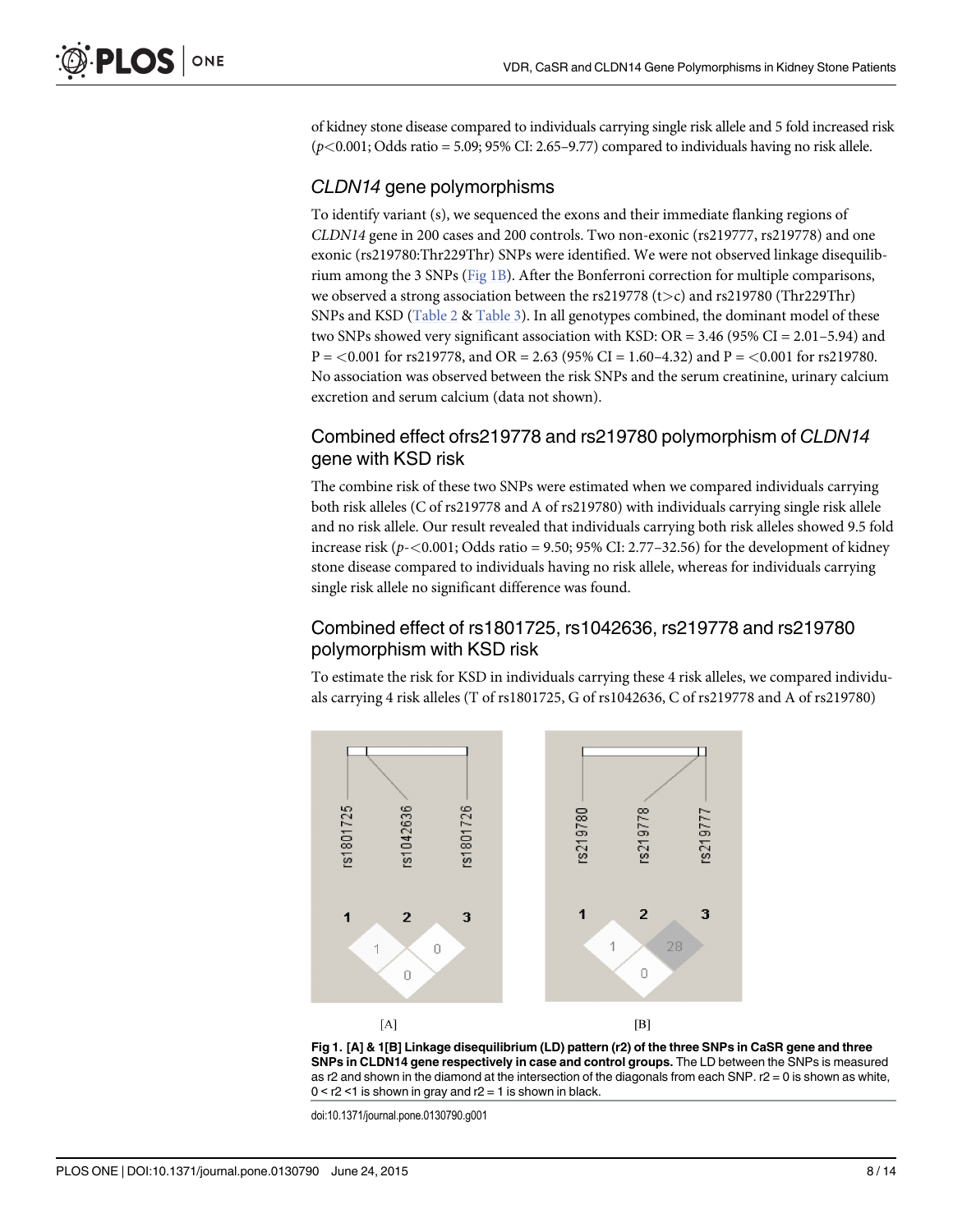<span id="page-8-0"></span>

| <b>Characters</b>                           | Case                  |                       |            |                       |                        |                       | <b>Control</b>    |                       |                       |                   |                       |            |
|---------------------------------------------|-----------------------|-----------------------|------------|-----------------------|------------------------|-----------------------|-------------------|-----------------------|-----------------------|-------------------|-----------------------|------------|
|                                             | rs1801725 (Ala986Ser) |                       |            | rs1042636 (Arg990Gly) |                        | rs1801725 (Ala986Ser) |                   |                       | rs1042636 (Arg990Gly) |                   |                       |            |
|                                             | GG<br>$(n = 116)$     | $GT+TT$<br>$(n = 84)$ | р<br>value | AA<br>$(n = 86)$      | $AG+GG$<br>$(n = 114)$ | p<br>value            | GG<br>$(n = 162)$ | $GT+TT$<br>$(n = 38)$ | р<br>value            | AA<br>$(n = 130)$ | $AG+GG$<br>$(n = 70)$ | р<br>value |
| Age                                         | 38.84<br>±11.12       | 41.43<br>±11.60       | 0.13       | 39.14<br>±11.57       | 40.76<br>±11.17        | 0.334                 | 37.99<br>±10.38   | 38.71<br>±9.09        | 0.677                 | 37.35<br>±10.32   | 39.57<br>±9.68        | 0.064      |
| Serum<br>creatinine (mg/<br>dl)             | $1.14 \pm 0.27$       | 1.31<br>±0.65         | 0.11       | 1.19<br>±0.32         | $1.23 \pm 0.56$        | 0.843                 |                   |                       |                       |                   |                       |            |
| Serum calcium<br>(mg/dl)                    | $9.20 \pm 0.20$       | 9.72<br>±0.18         | < 0.001    | 9.43<br>±0.32         | $9.41 \pm 0.32$        | 0.869                 | 9.45<br>±0.21     | 9.64<br>±0.25         | < 0.001               | 9.47<br>±0.23     | 9.51<br>±0.23         | 0.179      |
| Urinary calcium<br>Excretion (mmol/<br>24h) | 7.97±0.63             | 7.83<br>±0.50         | 0.09       | 7.58<br>±0.57         | $8.10 \pm 0.51$        | < 0.001               | 4.09<br>±0.68     | 3.80<br>±0.63         | 0.125                 | 4.04<br>±0.71     | 4.02<br>±0.62         | 0.882      |
| Urinary oxalate<br>(mg/24h)                 | 28.47<br>±3.37        | 27.63<br>±2.54        | 0.180      | 28.04<br>±3.14        | 28.17<br>±3.03         | 0.685                 |                   |                       |                       |                   |                       |            |
| Urinary citrate<br>(mmol/24 h)              | $2.44 \pm 0.62$       | 2.41<br>±0.75         | 0.604      | 2.42<br>±0.64         | $2.43 \pm 0.70$        | 0.826                 |                   |                       |                       |                   |                       |            |
| Urinary<br>potassium<br>(mmol/24 h)         | 64.08<br>±4.78        | 64.16<br>±4.76        | 0.956      | 63.88<br>±4.99        | 64.30<br>±4.59         | 0.548                 |                   |                       |                       |                   |                       |            |
| Urinary<br>phosphate<br>(mmol/24 h)         | 27.37<br>±4.67        | 27.57<br>±3.73        | 0.956      | 27.87<br>±5.02        | 27.51<br>±3.63         | 0.892                 |                   |                       |                       |                   |                       |            |
| Urinary urate<br>(mmol/24 h)                | $2.88 \pm 0.50$       | 2.89<br>±0.43         | 0.367      | 2.94<br>±0.48         | $2.85 \pm 0.47$        | 0.262                 |                   |                       |                       |                   |                       |            |

#### [Table 4.](#page-5-0) Values of quantitative traits were compared in stone formers and healthy controls with rs1801725 and rs1042636 SNPs of CaSR gene.

doi:10.1371/journal.pone.0130790.t004

with individuals carrying less number of risk alleles or no risk allele. Our study revealed that individuals carrying 4 risk alleles showed approximately 8 fold increase risk ( $p-0.04$ ; Odds ratio = 8.29; 95% CI: 1.03–66.93) for the development of kidney stone disease compared to individuals carrying less number of risk alleles or no risk allele. To appraise the correlation between quantitative variables of KSD and these 4 SNPs, we compared the levels of serum calcium and urine calcium in individuals carrying these 4 risk alleles and those carrying less number of risk alleles. Urinary calcium excretion and serum calcium levels were significantly higher in individuals carrying 4 risk alleles in comparison with individuals carrying less number of risk alleles ([Table 5\)](#page-9-0).

#### Allele dosage analysis

Allele dosage analysis showed a significantly enhanced risk of KSD with the increase in each unit of "effective" risk allele [\(Fig 2\)](#page-9-0). Individuals having more than 4"effective" risk alleles (5%) showed 27.5 fold increased risk for KSD in comparison with individuals having less than 2"effective"risk alleles (76.5%).

## **Discussion**

KSD is a common and complex clinical condition imposing a large economic burden on the healthcare system. Hypercalciuriais the major risk factor for development of a calcium containing stone. An alteration of renal regulations of calcium excretions is the main reason for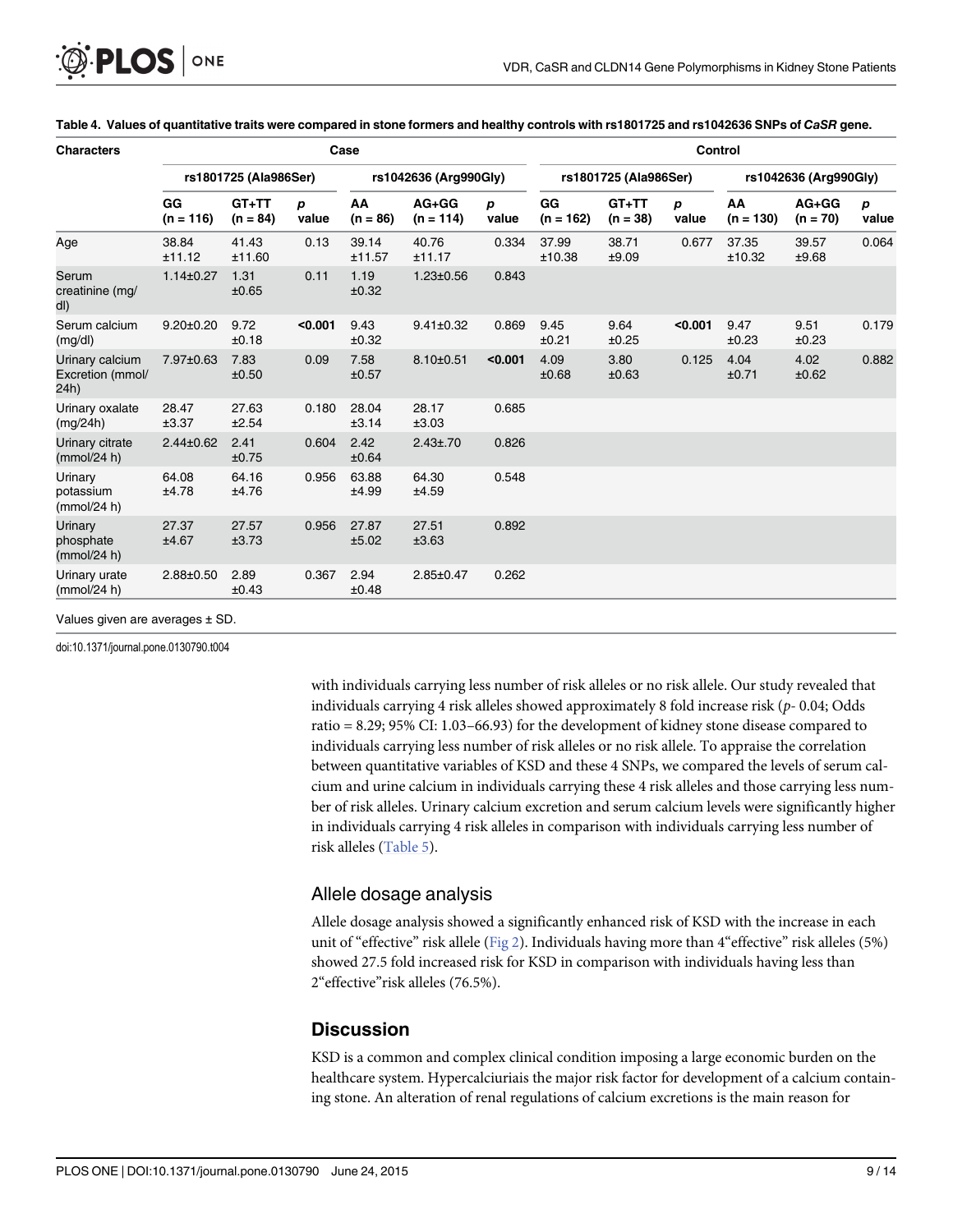<span id="page-9-0"></span>

| <b>Characters</b>                        | Individual carrying 4 risk alleles<br>$(n = 9)$ | Individuals carrying less numbers of risk alleles<br>$(n = 282)$ | value |
|------------------------------------------|-------------------------------------------------|------------------------------------------------------------------|-------|
| Serum calcium (mg/dl)                    | $9.73 \pm 0.21$                                 | $9.46 \pm 0.28$                                                  | 0.005 |
| Urinary calcium Excretion (mmol/<br>24h) | 7.60±1.06                                       | $6.14\pm2.01$                                                    | 0.014 |

[Table 5.](#page-8-0) Comparison of serum calcium concentration and urinary calcium excretion level with individual carrying 4 risk alleles and individuals carrying less numbers of risk alleles.

Values given are averages ± SD.

doi:10.1371/journal.pone.0130790.t005

Hypercalciuria. The G-protein-coupled CaSR which is expressed in the basolateral membrane of thick ascending limb, plays a central role in the regulation of PTH secretion and renal tubular calcium reabsorption in response to blood calcium levels [\[21\]](#page-12-0). The CaSR decrease renal tubule calcium reabsorption and cause hypercalciuria by suppressing the activity of calcium sensitive potassium channel. The CaSR gene is also regulated via VDR, and elevation of VDR levels is observed in genetic hypercalciuric stone-forming rats have been implicated in the increased renal CaSR mRNA induced by 1,25 dihydroxy vitamin D3 [\[22\]](#page-12-0). On the other hand CLDN14 play an important role in the regulation of renal  $Ca^{2+}$  excretion. CLDN14 is also regulated by CaSR signaling. CLDN14 expression would be increased by the activating mutation of CaSR gene and causing nephrocalcinosis [[16](#page-12-0)]. Therefore, these three genes (VDR, CaSR and CLDN14) are considered as candidate gene for KSD. In the present study, we evaluate the potential association of VDR, CaSR and CLDN14 genes in patients with KSD in the eastern part of India.

Epidemiologic studies reported that the prevalence and incidence of kidney stones are increasing, although it is still an ambiguous problem for the biologist with very imprecise understanding of its pathogenesis and mode of early detection due to lack of well-established genetic marker. A lot of genetic study has been performed to explore the relationship between



[Fig 2. E](#page-8-0)ffect of increase in the number of "effective" risk alleles on the risk of Kidney stone disease in combined samples. OR are plotted on the y-axis for the corresponding number of "effective" risk alleles on the x-axis. Numbers in parentheses on x-axis indicate sample size in each category. <2 group considers as reference group. <2: Individuals having 2 or less "effective" risk alleles. 2- -3: Individuals having 2–3 "effective" risk alleles. 3- -4: Individuals having 3–4 "effective" risk alleles. >4: Individuals having 4 or more "effective" risk alleles.

doi:10.1371/journal.pone.0130790.g002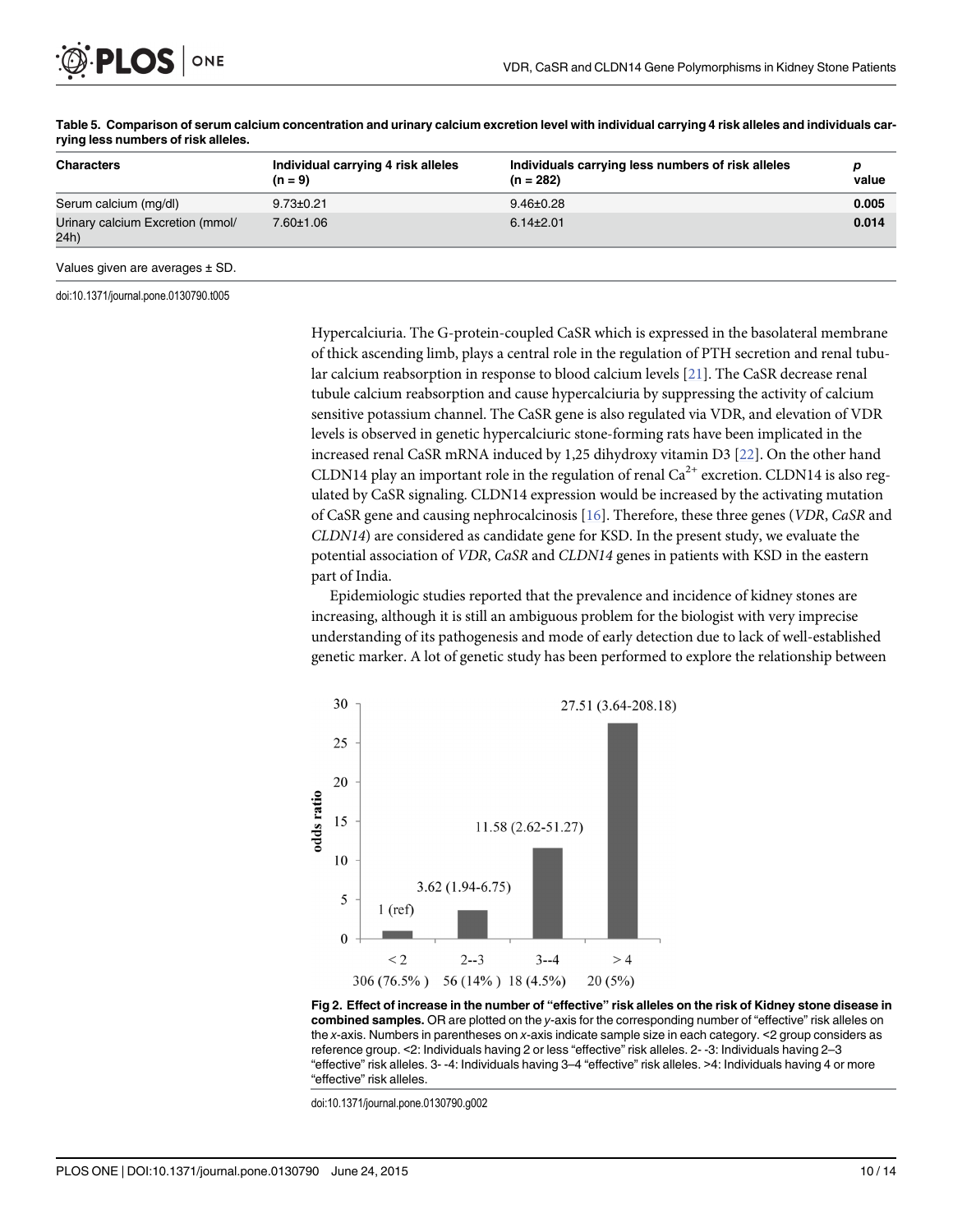<span id="page-10-0"></span>SNPs and KSD. Several genetic markers including polymorphisms of genes coding for the VDR, interleukin, fibronectin and urokinase [\[5\]](#page-12-0) have been investigated. The most important gene related to calcium metabolism, VDR gene has earned special concern.

Several studies investigated the association between the VDR polymorphism and KSD, but the results were conflicting. Some study detected an association between VDR polymorphism and KSD [[23](#page-12-0)–[25\]](#page-13-0), whereas some study did not confer a significant risk for KSD [[3](#page-12-0),[26,27](#page-13-0)]. The contradictory results from different study may be attributed to various factors, such as complexity of disease etiology, genetic heterogeneity of disease, ethnicity, differences in population characteristics, including interaction with environmental factors, selection of control group, sample size, and gene–gene and gene–environment interactions [[3\]](#page-12-0).

In the present study, we investigated the association of VDR polymorphismsin kidney stone patients and controls in Indian population. We found two SNPs (rs2228570: FokI and rs731236: TaqI) and the allele frequencies of these SNPs are C: 73%, T: 28% of rs2228570 (FokI) and T: 47%, C: 54% of rs731236 (TaqI). The allele frequencies of rs2228570 in the present study were different compared to Caucasian and Asians (C: 59.8%, T: 40.2% and C: 59.6%, T: 40.4% respectively) [according to International Hapmap project]. On the other hand the allele frequencies of rs731236 were in between the frequencies of European (T: 60%, C: 40%) and Asian (T: 93%, C: 7%) populations [according to International Hapmap project]. Our results revealed that the frequencies of FokI and TaqI alleles of VDR gene did not differ significantly between the patient and control groups. Although a previous study from northern part of India confirms an association between the FokI and ApaI polymorphism and urolithiasis [\[28](#page-13-0)], our results are more in line with a report suggesting the lack of association in a Korean population [\[29\]](#page-13-0). The frequencies of FokI and TaqI alleles may vary among different populations. This discrepancy of the result may be due to several factors, such as the diverse Indian population with different socio-cultural traditions; different genetic backgrounds between ethnic groups and the linkage disequilibrium pattern between different VDR gene polymorphisms has been shown to diverge among different ethnic groups [\[29\]](#page-13-0).

CaSR gene (chr. 3q13.3–21) encodes for a protein of 1078 amino acids expressed in the plasma membrane as a dimer. In our study three polymorphisms have been identified in the intracellular tail of the receptor: Ala986Ser, Arg990Gly and Glu1011Gln. Ala986Ser was the most frequent polymorphic variant in several populations. In this study, we found that 986Ser (T) allele is significantly associated with KSD. A number of studies [\[30,31\]](#page-13-0) have observed an association between 986Ser (T) allele and higher levels of serum calcium. In agreement with the findings from the other studies, we also found calcium concentrations were significantly higher in individuals carrying 986Ser (T) allele in our study. This finding suggests the inhibitory activity of CaSR on tubular calcium reabsorption and parathyroid hormone secretion be depressed in subjects carrying 986Ser (T) allele. CaSR is sensitive to serum calcium for its location on basolateral membrane of tubular cells. Here, CaSR modulates calcium reabsorption according to the serum calcium levels  $[10]$  $[10]$ . Therefore, the increase of plasma calcium was coupled with elevated calcium excretion in kidney stone patients carrying 986Ser (T) allele. Another important polymorphism of CaSR gene is Arg990Gly located in Exon 7 and associated with hypercalciuria in patients with and without kidney stones. Results of *in vitro* analysis indicate that the Arg990Gly polymorphism can give rise to a functional gain for the CaSR  $[10]$ . Therefore, 990Gly allele increases CaSR sensitivity, which should result in greater inhibition of calcium re-absorption into the cells of the thick ascending limb of the Henle's loop and cause higher calcium excretion levels [[32](#page-13-0)]. A high calcium excretion levels are prospectively dangerous for the kidney as it enhances the probability of calcium-phosphate precipitation inside the kidney and stone formed [\[10](#page-12-0)]. In our study Arg990Gly polymorphism is highly associated with KSD. Individuals carrying G allele and GG genotype have higher risk to developed KSD. In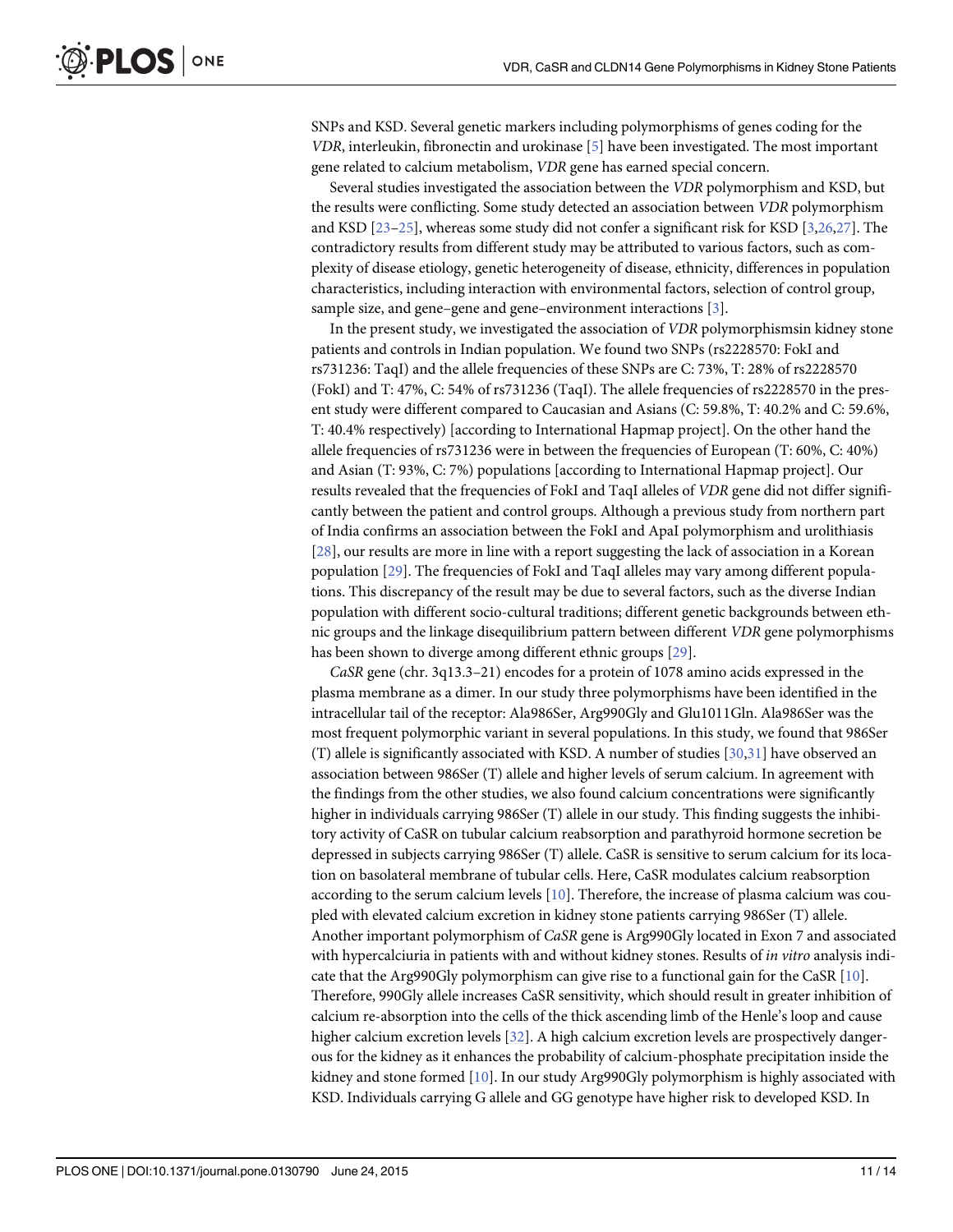<span id="page-11-0"></span>addition, patients who carry 990Gly allele variant have higher urinary calcium levels and may promote to formation of stone in our study group. Our results also showed that, individuals carrying both 986Ser and 990Gly allele have increased the risk of KSD in comparison to individuals carrying 986Ser or 990Gly.

CLDN14 is a membrane protein that regulates paracellular passage of ions and small solutes at epithelial tight junction  $[33]$ . The overexpression of claudin-14 in the thick ascending limb of Henle's loop of the kidney generates a renal phenotype characteristic with hypomagnesemia and hypercalciuria [\[34](#page-13-0)]. Polymorphisms of this gene were identified in only one study done by Thorleifsson et al, 2009 in European KSD patients. They found four polymorphisms (rs219778, rs219779, rs219780 and rs219781) in CLDN14 gene were associated with KSD. In the present study, we found three SNPs (rs219777, rs219778 and rs219780), among them two (rs219778 and rs219780) were significantly associated with KSD. Simultaneously, when we compared between individuals carrying two risk allele (C of rs219778 and A of rs219780) and individuals having no risk allele, approximately 10 fold increased risk has been found for individuals having two risk allele. For establishment of genotype and phenotype correlation, we decided to test correlation between rs219778: rs219780 and biochemical values. No association was observed between the risk variants and serum createnine, urinary calcium excretion, serum calcium levels.

While all the four loci independently predicted the risk for KSD, the risk is increased significantly if all the alleles were present together. A 27.5-fold risk increased among individuals carrying 4 or more "effective" risk alleles compared with individuals with 2 or less "effective" risk alleles. This information added extra influence of these genetic variants on risk for KSD and their likely role in predictive genetic testing.

Our study has several limitations. This study is under powered; elucidation of these results with much larger sample size may help in better understanding of the role of VDR, CaSR and CLDN14 gene variants in KSD. Although computed tomography scan is a gold standard for detecting kidney stones, but in our study we classified healthy controls based on ultrasound imaging.

In conclusion, common variants in CaSR and CLDN14 genes are associated with KSD in the eastern part of India. Nevertheless VDR does not seem to be a candidate gene of Kidney stone in our study population. Our studies suggest that CaSR and CLDN14 are candidate genes to explain the individual predisposition to calcium kidney stones. Previously published data suggested that both CaSR and CLDN14 were part of a common pathway [[16](#page-12-0)]. Based on this finding, our result suggests an alteration in the CaSR-CLDN14 signalling pathway and it likely contributes significantly to the development of hypercalciuria and the formation of KSD.

#### Supporting Information

[S1 Table](http://www.plosone.org/article/fetchSingleRepresentation.action?uri=info:doi/10.1371/journal.pone.0130790.s001). Primers using for amplification of coding and noncoding part of CaSR, CLDN14 and VDR gene.

(DOCX)

#### Author Contributions

Conceived and designed the experiments: MD. Performed the experiments: MG BB SG AKP. Analyzed the data: BB MG SG. Contributed reagents/materials/analysis tools: MD. Wrote the paper: BB MG MD. Gave patients samples: DKP AP AKK.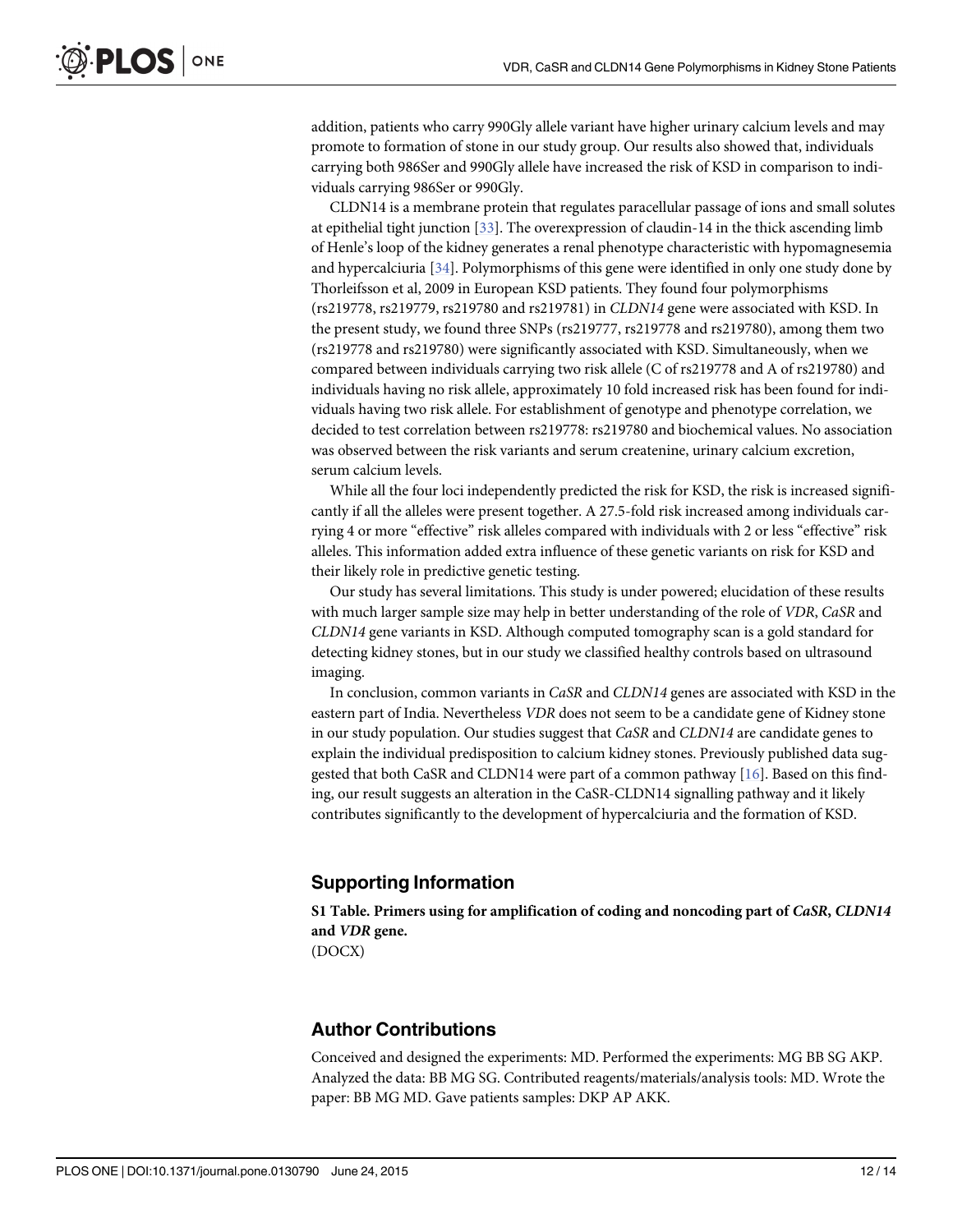#### <span id="page-12-0"></span>References

- [1.](#page-0-0) Bushinsky DA. (1998) Nephrolithiasis. J Am Soc Nephrol 9(5):917–924. PMID: [9596092](http://www.ncbi.nlm.nih.gov/pubmed/9596092)
- [2.](#page-1-0) Devuyst O, Pirson Y. (2007) Genetics of hypercalciuric stone forming diseases.Kidney Int 72(9):1065– 1072. PMID: [17687260](http://www.ncbi.nlm.nih.gov/pubmed/17687260)
- [3.](#page-1-0) Gunes S, Bilen CY, Kara N, Asci R, Bagci H, Yilmaz AF.(2006) Vitamin D receptor gene polymorphisms in patients with urolithiasis. Urol Res 34(1):47-52. PMID: [16397775](http://www.ncbi.nlm.nih.gov/pubmed/16397775)
- [4.](#page-1-0) Bushinsky DA, Frick KK, Nehrke K. (2006) Genetic hypercalciuric stone-forming rats. Curr Opin Nephrol Hypertens 15: 403–418. PMID: [16775455](http://www.ncbi.nlm.nih.gov/pubmed/16775455)
- [5.](#page-1-0) Lin Y, Mao Q, Zheng X, Chen H, Yang K, Xie L. (2011) Vitamin D receptor genetic polymorphisms and the risk of urolithiasis: a meta-analysis.Urol Int 86(3):249–255. doi: [10.1159/000323949](http://dx.doi.org/10.1159/000323949) PMID: [21325790](http://www.ncbi.nlm.nih.gov/pubmed/21325790)
- [6.](#page-1-0) Brown EM, Hebert SC. (1995) A cloned Ca(2+)-sensing receptor: a mediator of direct effects of extra-cellular Ca2+ on renal function?J Am Soc Nephrol 6(6):1530-1540. PMID: [8749677](http://www.ncbi.nlm.nih.gov/pubmed/8749677)
- [7.](#page-1-0) Brown EM, Hebert SC. (1997) Calcium-receptor-regulated parathyroid and renal function.Bone 20 (4):303–309. PMID: [9108349](http://www.ncbi.nlm.nih.gov/pubmed/9108349)
- [8.](#page-1-0) Scillitani A, Guarnieri V, Battista C, De Geronimo S, Muscarella LA, Chiodini I, et al. (2007) Primary hyperparathyroidism and the presence of kidney stones are associated with different haplotypes of the calcium-sensing receptor. J Clin Endocrinol Metab 92: 277-283. PMID: [17018660](http://www.ncbi.nlm.nih.gov/pubmed/17018660)
- [9.](#page-1-0) Cole DEC, Peltekova VD, Rubin LA, Hawker GA, Virth R, Liew CC, et al. (1998) A986S polymorphism of the calcium-sensing receptor and circulating calcium concentrations. Lancet 353: 112–115.
- [10.](#page-1-0) Vezzoli G, Terranegra A, Arcidiacono T, Biasion R, Coviello D, Syren ML, et al. (2007) R990G polymorphism of calcium-sensing receptor does produce a gain-of-function and predispose to primary hypercalciuria. Kidney Int 71: 1155–1162. PMID: [17332735](http://www.ncbi.nlm.nih.gov/pubmed/17332735)
- [11.](#page-1-0) Hamilton DC, Grover VK, Smith CA, Cole DEC. (2009). Heterogeneous disease modeling for Hardy-Weinberg disequilibrium in casecontrol studies: application to renal stones and calcium-sensing receptor polymorphisms. Ann Hum Genetics 73: 176–183.
- [12.](#page-1-0) Harding B, Curley AJ, Hannan FM, Christie PT, Bowl MR, Turner JJ, et al. (2006) Functional characterization of calciumsensing receptor polymorphisms and absence of association with indices of calcium homeostasis and bone mineral density. Clin Endocrinol 65: 598–605.
- [13.](#page-1-0) Bollerslev J, Wilson SG, Dick IM, Devine A, Dhaliwal SS, Prince RL. (2004) Calcium-sensing receptor gene polymorphism A986S does not predict serum calcium level, bone mineral density, calcaneal ultrasound indices, or fracture rates in a large cohort of elderly women. Calcif Tissue Int 74: 12–17. PMID: [14508624](http://www.ncbi.nlm.nih.gov/pubmed/14508624)
- [14.](#page-1-0) Thorleifsson G, Holm H, Edvardsson V, Walters GB, Styrkarsdottir U, Gudbjartsson DF, et al. (2009) Sequence variants in the CLDN14 gene associate with kidney stones and bone mineral density.Nat Genet 41(8):926–930. doi: [10.1038/ng.404](http://dx.doi.org/10.1038/ng.404) PMID: [19561606](http://www.ncbi.nlm.nih.gov/pubmed/19561606)
- [15.](#page-1-0) Günzel D, Alan SL. (2013) Claudins and the modulation of tight junction permeability. Physiol Rev 93 (2):525–569. doi: [10.1152/physrev.00019.2012](http://dx.doi.org/10.1152/physrev.00019.2012) PMID: [23589827](http://www.ncbi.nlm.nih.gov/pubmed/23589827)
- [16.](#page-1-0) Dimke H, Desai P, Borovac J, Lau A, Pan W, Alexander RT. (2013) Activation of the Ca(2+)-sensing receptor increases renal claudin-14 expression and urinary Ca(2+) excretion. Am J Physiol Renal Physiol 304(6):F761–F7699. doi: [10.1152/ajprenal.00263.2012](http://dx.doi.org/10.1152/ajprenal.00263.2012) PMID: [23283989](http://www.ncbi.nlm.nih.gov/pubmed/23283989)
- [17.](#page-1-0) Chandak GR, Idris MM, Reddy DN, Bhaskar S, Sriram PV,Singh L. (2002) Mutations in the pancreatic secretory trypsin inhibitor gene (PSTI/SPINK1) rather than the cationic trypsinogen gene (PRSS1) are significantly associated with tropical calcific pancreatitis. J Med Genet 39:347–351. PMID: [12011155](http://www.ncbi.nlm.nih.gov/pubmed/12011155)
- [18.](#page-1-0) Tabassum R, Chavali S, Mahajan A, Ghosh S, Madhu SV, Tandon N, et al. (2008) Association analysis of TNFRSF1B polymorphisms with type 2 diabetes and its related traits in North India. Genomic Medicine 2:93–100. doi: [10.1007/s11568-009-9031-7](http://dx.doi.org/10.1007/s11568-009-9031-7) PMID: [19343543](http://www.ncbi.nlm.nih.gov/pubmed/19343543)
- [19.](#page-2-0) Rajgopal G. (1984) A simple colorimetric procedure for estimation of citric acid in urine, Indian J Exp Biol 22: 391–392. PMID: [6510971](http://www.ncbi.nlm.nih.gov/pubmed/6510971)
- [20.](#page-3-0) Purcell S, Cherny SS, Sham PC. (2003) Genetic Power Calculator: design of linkage and association genetic mapping studies of complex traits. Bioinformatics 19: 149–150. PMID: [12499305](http://www.ncbi.nlm.nih.gov/pubmed/12499305)
- [21.](#page-9-0) Ferreira LG, Pereira AC, Heilberg IP. (2009) Vitamin D receptor and calcium-sensing receptor gene polymorphisms in hypercalciuric stone-forming patients. Nephron Clin Pract 114: 135–44.
- [22.](#page-9-0) Yao JJ, Bai S, Karnauskas AJ, Bushinsky DA, Favus MJ. (2005) Regulation of renal calcium receptor gene expression by 1,25-dihydroxyvitamin D3 in genetic hyper-calciuric stone-forming rats. J Am Soc Nephrol 16(5):1300–1308. PMID: [15788476](http://www.ncbi.nlm.nih.gov/pubmed/15788476)
- [23.](#page-10-0) Mossetti G, Rendina D, Viceconti R, Manno G, Guadagno V, Strazzullo P, et al. (2004) The relationship of 3' vitamin D receptor haplotypes to urinary supersaturation of calcium oxalate salts and to age at